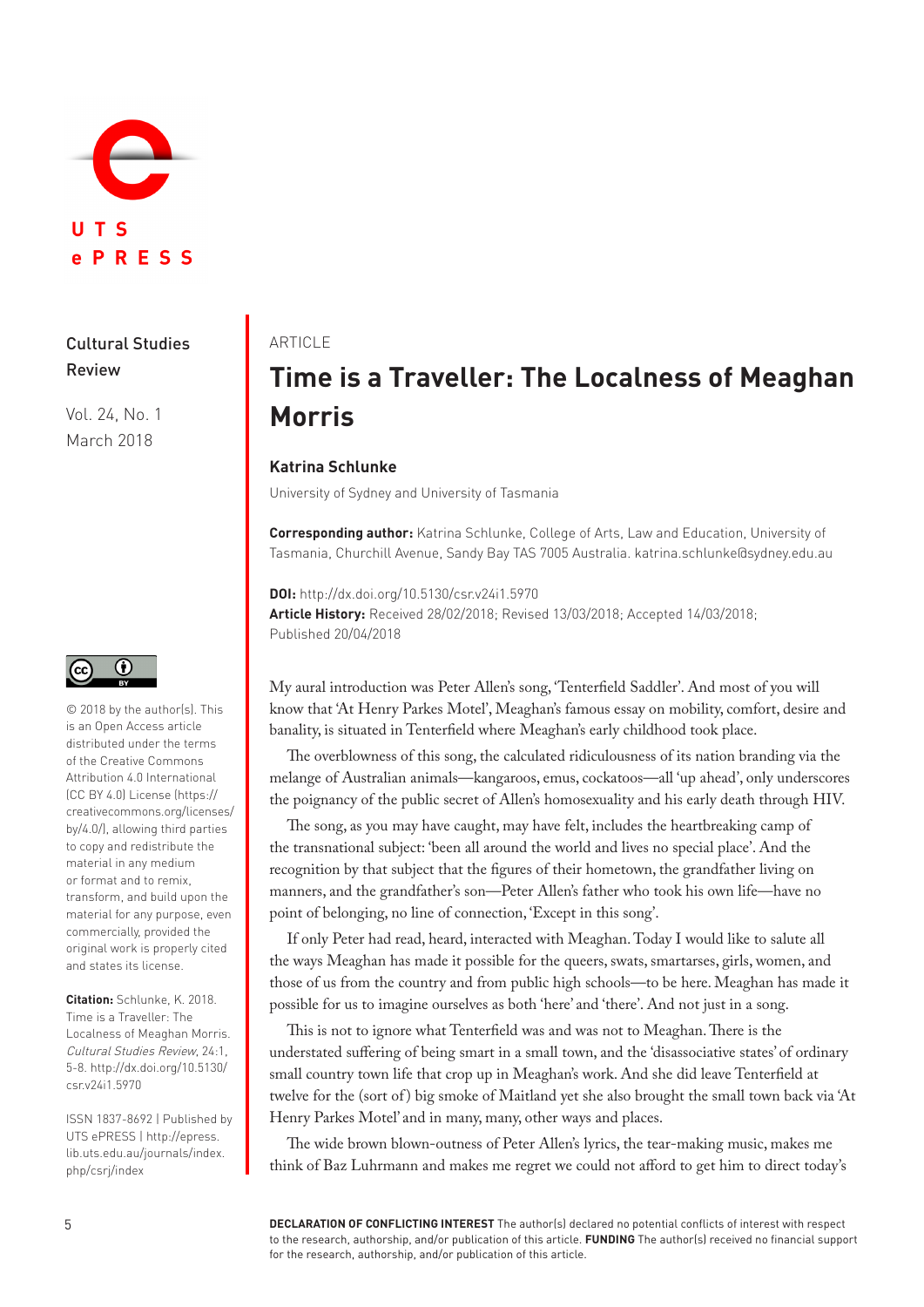

events. And Allen's lyrics make me finally get Meaghan's most recent argument about why the film *Australia* worked. The unreal of the ultra-coloured camp of Luhrmann is something like the bathic accessibility of Allen, which is *something* like the spaciousness, the gritty being hereness, that is also an expansive being thereness that Meaghan is able to form on the page and practice off it. It is a kind of radical localness but it is also a highly evocative call to think harder in a space that she has made accessible to so many of us. A space that includes the university but isn't only the university. An environment that we could call cultural studies or a kind of feminism or possibly queer but something that includes country towns and Hong Kong living, research, teaching, French theory and Gay and Lesbian Liberation. If it were only a space we could call it the Meaghan Morris Motel. But it's not really somewhere we go, it's something she does. It's a practice. But what is it exactly?

She makes it 'local' where 'localising' is a complex act of admission, permission and expansion. Here is a little example. In a 2009 article about Facebook and a reformulation of the everyday, where 'everyday life is not a human universal', Meaghan mentions meat safes as an example of Lefebvre's 'unity of form, function and structure'. But let me pause to check that you know what a meat safe is? It's not an anti-vegan security device, although I can see the fake news items brewing with that possibility. It is a pre-mass refrigeration, pre-powered refrigeration thing, usually box shaped with mesh walls, hung in a cool place, in which meat was kept safe from flies and heat.

But let's return to Meaghan's article and Lefebvre's 'unity of form, function and structure' which is when Meaghan writes: 'I think of the Australian bush "meat safe": my grandmother's was cream and my mother's cacky green, but they worked the same way, they were not obsolescent, and they kept the blowflies at bay.' This aside has all the power of the longer anecdote that Meaghan has explored. It connects Facebook to a plethora of styled forms. It elongates the historical frame within which we imagine Facebook—from before refrigeration to an imagined future, and it acutely brings home the worlds of Facebook to issues of gender, domesticity, labour and ... meat!

A meat safe also reaches across cultures to what is or is not 'obsolete' elsewhere and what a meat safe means now. So in this moment we have the convened local, personal memory, imploding along its associative fissures to bring in hipsters drying beef in their backyard and classy butchers marking themselves as such by the cost and length of their aged cuts. We note along the way that meat making is a key area of employment in regional China, Australia, the United States of America and so many other places in the world where 'meat safe' has become a concern for 'safe meat' and moved well and truly out of the mother- and grandmother-run home and into the concerns of agribusiness and government bodies responsible for food safety, migration, housing and regional development.

As an intellectual legacy, this skin pricking localism demands that we be present in some version of ourselves on the page but never as the definitive subject of academic discourse. Remember this was an article about Facebook. We do learn about Meaghan's love of what Facebook can be. But we are also run into the realities of a transformed 'everyday', within which the mostly lost form of the meat safe lingers. When we teach this article it will be about the recent history of the everyday but it is the matter of fact associations with a particular materialised past that makes it so good to think with.

I encountered Meaghan through a cartoon. I am sure she will not remember. But as an MA student I sat down one day and poured out a longish graphic novelish story about textasexuality (my neologism) and sent it to the *UTS Review*. As you did back then. And I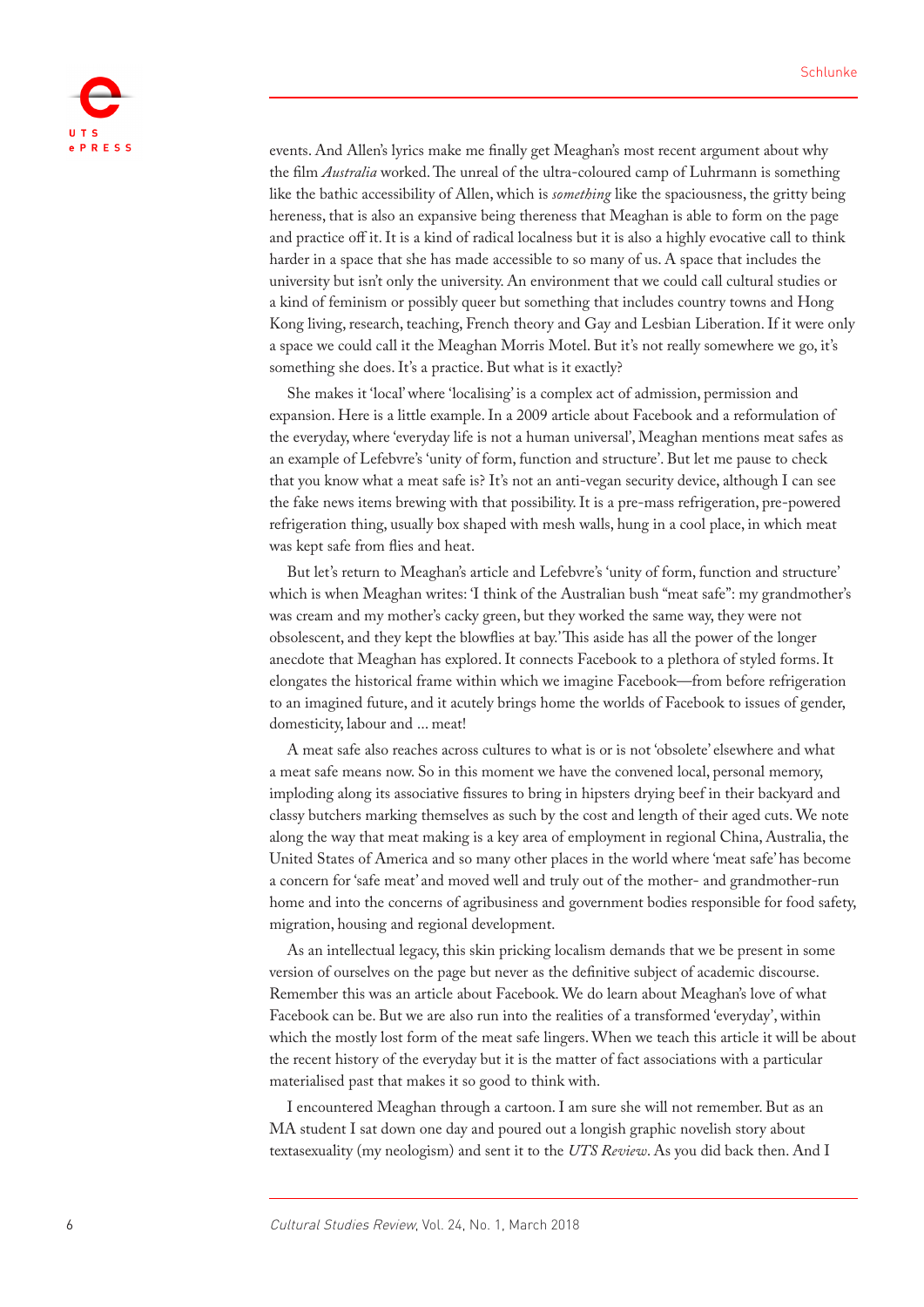

got a note back from Meaghan praising its premise and saying they would look into how they could possibly get it into a form to publish. At certain times in our lives we do live off the professional manners of others. And this was my time. That kept me drawing and thinking about drawing for an awfully long time.

I actually met Meaghan in Albury. You can imagine the Meaghan Morris tote bags to read Sydney, Paris, Hong Kong and, in brackets, Maitland, Tenterfield, Albury etc. Meaghan came to conferences in the country. This one was one of those beautifully conceived filmfocused events organised by Julie Marcus and it was the very first time I ever gave an academic paper—1996 maybe? The conference focus was the early Chauvel film *Jedda* and Julie had organised a mix of scholars, Indigenous peoples who had played parts in the film and a showing of the original film at the sumptuous Regent Cinema Theatre in the middle of Albury. It was a perfect trifle of an event. (The trifle dessert I mean—I am trying to load up this piece with regional references—a trifle is the best of all Australian desserts. It involves cake and custard and fruit and sherry, the trifle sherry being an early excuse in country Australia for having alcohol in the house and a pathway to sexual and emotional excess.) I gave my first paper and my girlfriend and I drove home totally exhausted having stayed in the cheapest possible room in Albury, which was over the front bar of the Sodens Hotel. We had not slept for seventy-two hours but did we care? Sometime after we got home a note arrived from Meaghan saying something good about the paper and it all seemed very worthwhile.

Sometime around this period Meaghan was known as an 'Independent Scholar'. Now I worry that was one part of precarious employment before it became so ubiquitous but I hope it was a salute to where and how Meaghan worked, moving between university work, overseas paying gigs in American universities and unpaid journal and translation work. That is the model I had in my mind and it had a very powerful imaginative force. How should we do university work? What was lost and gained within that bargain for labour? And exactly what university employed us? One dedicated at some level to an idea of transformation, to the social project of the informed and active citizen, to engaged teaching OR a 'quality' treadmill dependent upon competition, operating amid a machinery of 'accountability' bloated with a managerial, pseudo-entrepreneurial class dreaming of mainlining international full-fee paying client customer students? Which one did we sign up for?

Now I am an 'Independent Scholar'. I think a lot about that combination of unpaid university-related work (the journals, the working papers, the conferences) and paid international lectures and an earlier time of paid film reviews and wonder what Meaghan would say about what should endure where? Why are there so few people not absolutely fully employed by the university doing journal work? Why do we, like so many idiotic sheep keep on sending our articles to journals locked behind publishing pay walls? Pay walls that exist because our universities are forced to buy the expensive electronic databases from global publishing companies that contain the very work we have written? This is simple stupidity. And yes this is an ad for *Cultural Studies Review* but also for a kind of thinking/doing that Meaghan inspires. *CSR* is a key cultural studies journal not just because of the quality of its founders (Meaghan Morris and Stephen Muecke) or the absolute quality of its articles and reviewing but because its politics are written on its publishing sleeve. We can't expect to fulfil a claim to engage with a community beyond the narrowly academic unless everyone can read our stuff. So stop hiding it in expensive, inaccessible databases and publish where the principles of review are real and the politics of engagement true. Think about whether your writing labour results in something being able to be seen by everyone. Think about what the politics of publishing means in your particular world. When I think about the HOW we do